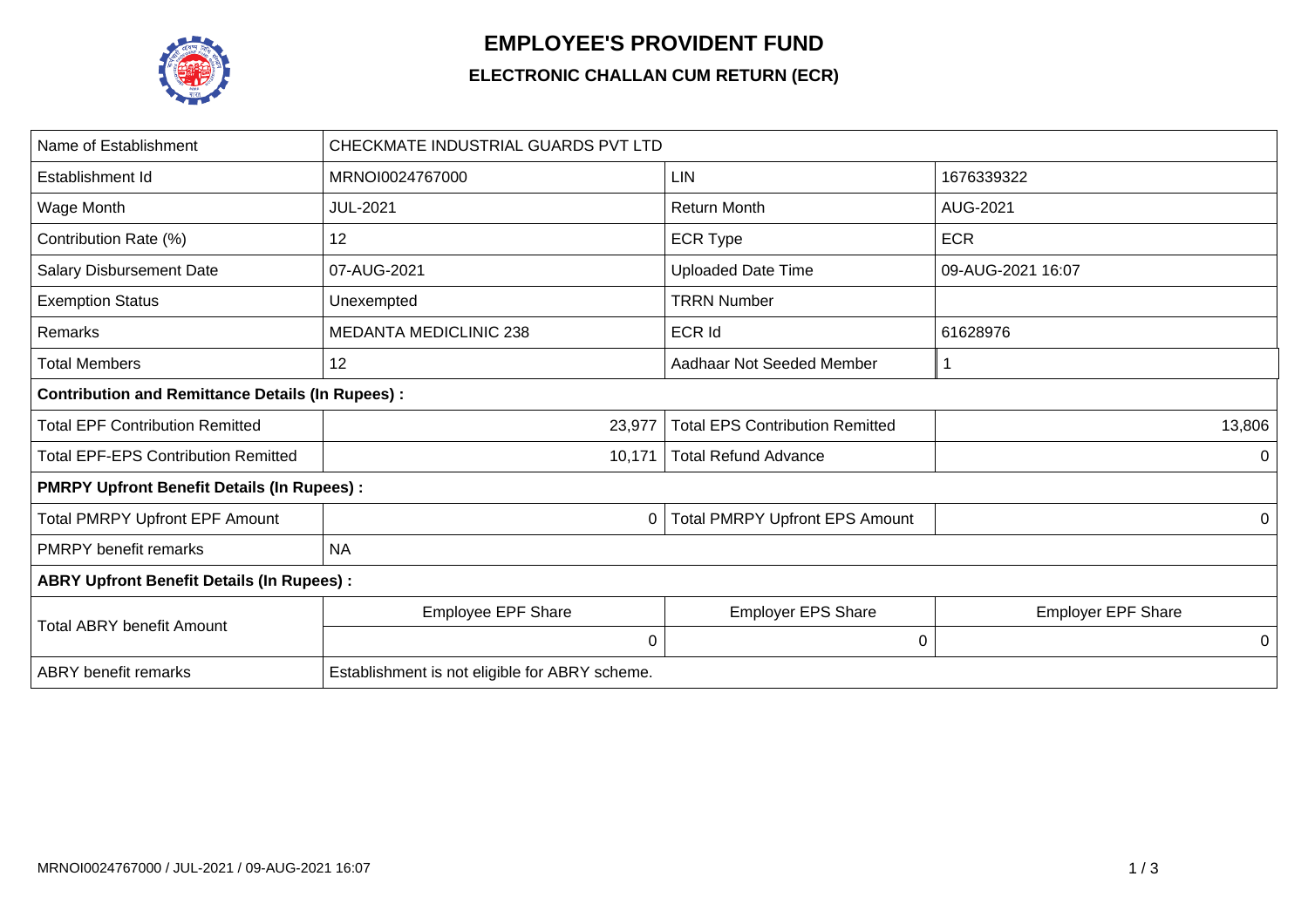## Member Details :-

|                |              | Name as per                         |                                               | Wages        |            |            | <b>Contribution Remitted</b> |           |            |       | <b>PMRPY / ABRY Benefit</b> |                |                                | <b>Posting</b>        |                 |                                  |
|----------------|--------------|-------------------------------------|-----------------------------------------------|--------------|------------|------------|------------------------------|-----------|------------|-------|-----------------------------|----------------|--------------------------------|-----------------------|-----------------|----------------------------------|
| SI. No.        | <b>UAN</b>   | <b>ECR</b>                          | <b>UAN</b><br><b>Repository</b>               | <b>Gross</b> | <b>EPF</b> | <b>EPS</b> | <b>EDLI</b>                  | <b>EE</b> | <b>EPS</b> | ER    | <b>NCP</b><br>Days          | <b>Refunds</b> | <b>Pension</b><br><b>Share</b> | ER PF<br><b>Share</b> | <b>EE Share</b> | <b>Location of</b><br>the member |
|                | 100775496149 | <b>AMAR RAM</b>                     | <b>AMAR RAM</b>                               | 29,116       | 17,436     | 15,000     | 15,000                       | 2,092     | 1,250      | 842   | $\overline{7}$              | $\Omega$       |                                |                       |                 | N.A.                             |
| 2              | 101569893941 | AMIR JHA                            | AMIR JHA                                      | 33,326       | 20,033     | 15,000     | 15,000                       | 2,404     | 1,250      | 1,154 | $\overline{4}$              | 0              |                                |                       |                 | N.A.                             |
| 3              | 101160981485 | <b>DEVENDRA</b><br><b>KUMAR</b>     | <b>DEVENDRA</b><br><b>KUMAR</b>               | 28,496       | 17,065     | 15,000     | 15,000                       | 2,048     | 1,250      | 798   | 8                           | $\Omega$       |                                |                       |                 | N.A.                             |
| 4              | 100979604753 | <b>DHEERENDRA</b><br><b>KUMAR</b>   | <b>DHEERENDR</b><br>A KUMAR                   | 33,326       | 20,033     | 15,000     | 15,000                       | 2,404     | 1,250      | 1,154 | $\overline{4}$              | 0              |                                |                       |                 | N.A.                             |
| 5              | 10025320609  | <b>NAWLESH</b><br><b>KUMAR</b>      | <b>KAMLESH</b><br><b>KUMAR</b>                | 27.481       | 16,520     | 15,000     | 15,000                       | 1,982     | 1,250      | 732   | $\overline{4}$              | 0              |                                |                       |                 | N.A.                             |
| 6              | 100520691315 | <b>MACLEENA</b>                     | <b>MACLINA</b>                                | 27,908       | 16,188     | 15,000     | 15,000                       | 1,943     | 1,250      | 693   | $\overline{7}$              | $\Omega$       |                                |                       |                 | N.A.                             |
| $\overline{7}$ | 101314241827 | PUSPA RAI                           | PUSHPA RAI                                    | 30,667       | 17,874     | 15,000     | 15,000                       | 2,145     | 1,250      | 895   | 5                           | 0              |                                |                       |                 | N.A.                             |
| 8              | 100293974941 | RAJEEV KUMAR                        | <b>RAJEEV</b><br><b>KUMAR</b>                 | 32,791       | 17,537     | 15,000     | 15,000                       | 2,104     | 1,250      | 854   | 5                           | $\Omega$       |                                |                       |                 | N.A.                             |
| 9              | 100711483713 | RAJESH KUMAR                        | <b>RAJESH</b><br><b>KUMAR</b>                 | 33,803       | 18,212     | 15,000     | 15,000                       | 2,185     | 1,250      | 935   | $\overline{4}$              | 0              |                                |                       |                 | N.A.                             |
| 10             | 100333543436 | <b>SANJAY KUMAR</b><br><b>SINGH</b> | <b>SANJAY</b><br><b>KUMAR</b><br><b>SINGH</b> | 33,803       | 18,212     | 15,000     | 15,000                       | 2,185     | 1,250      | 935   | $\overline{4}$              | 0              |                                |                       |                 | N.A.                             |
| 11             | 101508657065 | <b>SONU KUMAR</b>                   | SONU<br><b>KUMAR</b>                          | 33,326       | 20,033     | 15,000     | 15,000                       | 2,404     | 1,250      | 1,154 | $\overline{4}$              | $\Omega$       |                                |                       |                 | N.A.                             |
| 12             | 100453044863 | <b>VIJAY PASWAN</b>                 | VIJAY<br><b>PASWAN</b>                        | 4,633        | 675        | 675        | 675                          | 81        | 56         | 25    | 30                          | $\Omega$       |                                |                       |                 | N.A.                             |